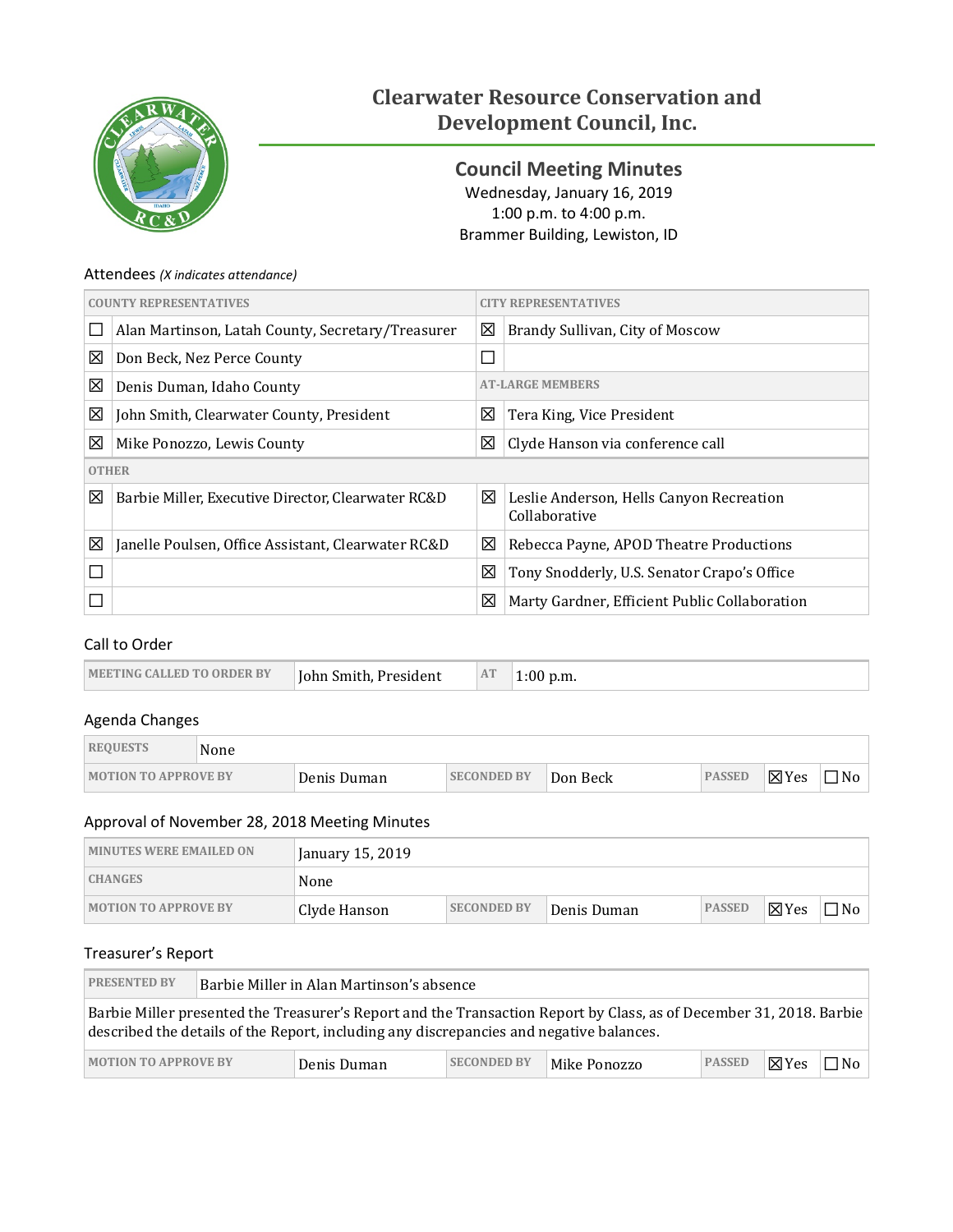### Executive Director's Report

| <b>PRESENTED BY</b>                                                                  | Barbie Miller                                                                                                                                        |  |  |  |  |  |  |  |
|--------------------------------------------------------------------------------------|------------------------------------------------------------------------------------------------------------------------------------------------------|--|--|--|--|--|--|--|
|                                                                                      | <b>EXECUTIVE COMMITTEE VOTES BY EMAIL</b>                                                                                                            |  |  |  |  |  |  |  |
|                                                                                      | Signature in support of the Clearwater County Economic Development letter to<br>Approved on December 4, 2018<br>NMFS Sustainable Fisheries Division. |  |  |  |  |  |  |  |
| Renew office space lease with the City of Potlatch.<br>Approved on December 14, 2018 |                                                                                                                                                      |  |  |  |  |  |  |  |
|                                                                                      |                                                                                                                                                      |  |  |  |  |  |  |  |

#### **GENERAL UPDATES**

• Barbie stated that going forward, she would like the Council members to consider using the meetings for collaboration, communication, and connection and she has added time on the agenda for member updates. This will allow the Council members to share what has been going on in their region. This could also potentially bring up any questions, comments, and ideas related to strategic planning.

- Barbie also added time on the meeting agendas for updates from all project leads that want to participate in any future meetings.
- Beginning in January 2019, Barbie will be processing all payroll through QuickBooks. This will save the Council money and save time for office staff.
- Due to increase payroll tax liability in 2018, the IRS is now requiring the Council to be on a semi-weekly deposit schedule rather than monthly. This will require expedited payment that will not fit into the routine check run process. Since payroll taxes are inherently approved with payroll, the Financial Review Committee (FRC) approved a new process for the 941 tax deposits. The deposits will now be processed electronically through the payroll system, and Barbie will email a report to the FRC upon completion.
- Barbie has been in contact with Harris & Co. regarding scheduling the annual audit. It is projected to be the last week in February. Hale Fields from the new Coeur d'Alene office will assist David Hegstrom from the Meridian office with the audit.
- Barbie is in the process of updating the signature cards for the Umpqua bank accounts to reflect the new officers.
- Barbie has been in contact with Marci Miller from Rural Roots regarding collaboration. They will be meeting Friday, January 18, 2019 to discuss this further.

### Member Updates

| <b>NEZ PERCE COUNTY</b>                                                                                                                                                                                                                                                                                                                                                                                                                                                                                                             |                                                                                                                                                                                                                                                                            |  |  |  |  |
|-------------------------------------------------------------------------------------------------------------------------------------------------------------------------------------------------------------------------------------------------------------------------------------------------------------------------------------------------------------------------------------------------------------------------------------------------------------------------------------------------------------------------------------|----------------------------------------------------------------------------------------------------------------------------------------------------------------------------------------------------------------------------------------------------------------------------|--|--|--|--|
| <b>PRESENTED BY</b>                                                                                                                                                                                                                                                                                                                                                                                                                                                                                                                 | Don Beck                                                                                                                                                                                                                                                                   |  |  |  |  |
|                                                                                                                                                                                                                                                                                                                                                                                                                                                                                                                                     | Don Beck stated that several fire mitigation projects are in progress in his county, including Peck Fire<br>Mitigation and the Maggie Creek Fire Response Guide. The Maggie Creek FRG is being developed through the<br>Council's BLM Community Fire Assistance agreement. |  |  |  |  |
|                                                                                                                                                                                                                                                                                                                                                                                                                                                                                                                                     | There is a potential project in the Redbird and Waha area.                                                                                                                                                                                                                 |  |  |  |  |
| <b>LEWIS COUNTY</b>                                                                                                                                                                                                                                                                                                                                                                                                                                                                                                                 |                                                                                                                                                                                                                                                                            |  |  |  |  |
| <b>PRESENTED BY</b>                                                                                                                                                                                                                                                                                                                                                                                                                                                                                                                 | Mike Ponozzo                                                                                                                                                                                                                                                               |  |  |  |  |
| Mike Ponozzo stated that Damon King, who is a retired employee of the Department of Fish and Game, has<br>$\bullet$<br>applied for a Waterway Improvement Fund Grant (WIF Grant) to rebuild the Kamiah boat ramp and put in a<br>vault toilet. Lewis County submitted a letter of support for this grant, and Damon King will be meeting with<br>other commissioners in Clearwater and Idaho county to request support. This is potentially a project the<br>Council could work with - oversight of funds, hiring contractors, etc. |                                                                                                                                                                                                                                                                            |  |  |  |  |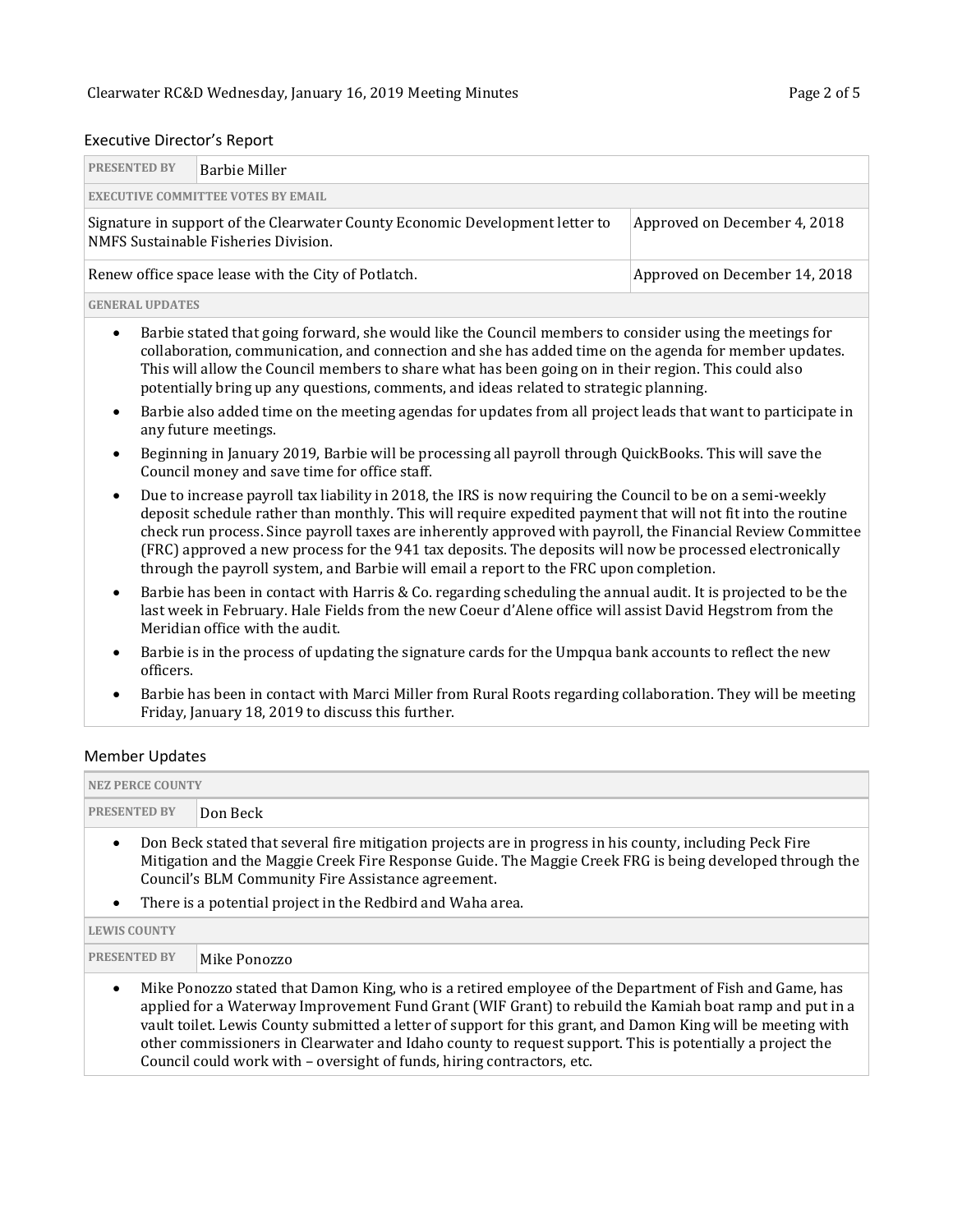### Clearwater RC&D [Wednesday, January 16, 2019](#page-0-0) Meeting Minutes Page 3 of 5

| <b>IDAHO COUNTY</b>                                                                                                                                                                                                                                                                                                                          |                                                                                                                                                                                                                                                                                                                                                                                                                               |  |  |  |  |  |  |
|----------------------------------------------------------------------------------------------------------------------------------------------------------------------------------------------------------------------------------------------------------------------------------------------------------------------------------------------|-------------------------------------------------------------------------------------------------------------------------------------------------------------------------------------------------------------------------------------------------------------------------------------------------------------------------------------------------------------------------------------------------------------------------------|--|--|--|--|--|--|
| <b>PRESENTED BY</b>                                                                                                                                                                                                                                                                                                                          | Denis Duman                                                                                                                                                                                                                                                                                                                                                                                                                   |  |  |  |  |  |  |
| $\bullet$                                                                                                                                                                                                                                                                                                                                    | The BLM secured drawing and engineering plans for improvement of 6 boat ramps between Pine Bar on the<br>Salmon River, Hammer Creek, and Riggins. They are in pursuit of environmental approval and will begin the<br>Pine Creek ramp as the weather permits. Idaho County granted \$80,000 for this project, and the BLM will<br>fund the remaining \$17,000 to complete it.                                                 |  |  |  |  |  |  |
|                                                                                                                                                                                                                                                                                                                                              | <b>CLEARWATER BASIN COLLABORATIVE - CFLRP</b>                                                                                                                                                                                                                                                                                                                                                                                 |  |  |  |  |  |  |
| <b>PRESENTED BY</b>                                                                                                                                                                                                                                                                                                                          | Tera King                                                                                                                                                                                                                                                                                                                                                                                                                     |  |  |  |  |  |  |
| $\bullet$                                                                                                                                                                                                                                                                                                                                    | Tera King noted that the Farm Bill was recently passed, and in result, the CFLR agreement was reauthorized.<br>There were no statements regarding funding at this time.                                                                                                                                                                                                                                                       |  |  |  |  |  |  |
| $\bullet$                                                                                                                                                                                                                                                                                                                                    | Mineral County Restoration in Montana reached out to Tera with interest in the Council's help for a CFLRP<br>proposal. Barbie asked for any input on this and the Council agreed that expanding to outlying counties and<br>states could potentially be of interest, but our main five counties will need to maintain priority. There were<br>concerns expressed about distance and working with the Region 1 Forest Service. |  |  |  |  |  |  |
| <b>CLEARWATER COUNTY</b>                                                                                                                                                                                                                                                                                                                     |                                                                                                                                                                                                                                                                                                                                                                                                                               |  |  |  |  |  |  |
| <b>PRESENTED BY</b>                                                                                                                                                                                                                                                                                                                          | John Smith                                                                                                                                                                                                                                                                                                                                                                                                                    |  |  |  |  |  |  |
| John noted that he would like to see other Council members reaching out to newly elected officials that may<br>$\bullet$<br>not know what the RC&D does. The Council discussed ways to approach elected officials and invite them to<br>city and county meetings, as well as RC&D Council meetings.                                          |                                                                                                                                                                                                                                                                                                                                                                                                                               |  |  |  |  |  |  |
| Clearwater County has been working with a private land owner regarding the repairs of the railroad line that<br>$\bullet$<br>runs through the JP Mill. This is a \$5,000,000 project that the RC&D could potentially take on. The Council<br>discussed the pros and cons of the project and how the logistics would work if they took it on. |                                                                                                                                                                                                                                                                                                                                                                                                                               |  |  |  |  |  |  |
| <b>CITY OF MOSCOW</b>                                                                                                                                                                                                                                                                                                                        |                                                                                                                                                                                                                                                                                                                                                                                                                               |  |  |  |  |  |  |
| <b>PRESENTED BY</b>                                                                                                                                                                                                                                                                                                                          | <b>Brandy Sullivan</b>                                                                                                                                                                                                                                                                                                                                                                                                        |  |  |  |  |  |  |
| Brandy discussed a potential project in Moscow regarding a gentleman that has a business doing guided<br>$\bullet$<br>fishing trips who has expressed interest in creating a new project for river tours specifically for children. She<br>will be following up with him.                                                                    |                                                                                                                                                                                                                                                                                                                                                                                                                               |  |  |  |  |  |  |

### Project and Partner Updates

|                     | <b>HELLS CANYON RECREATION COLLABORATIVE</b> |  |  |  |  |  |  |  |
|---------------------|----------------------------------------------|--|--|--|--|--|--|--|
| <b>PRESENTED BY</b> | Leslie Anderson                              |  |  |  |  |  |  |  |
|                     | .                                            |  |  |  |  |  |  |  |

- Leslie Anderson spent some time updating the Council on obstacles they have recently faced for funding through various resources.
- The last HCRC meeting was in Riggins on December 7, 2018, to review accomplishments and current volunteer efforts for Pittsburgh Landing. It was a well-attended meeting that had representation from three congressional delegation representatives, Idaho Department of Parks and Recreation, Idaho Power, Forest Service, and the Army Corps of Engineers.
- HCRC received \$125,000 in funds from the Idaho Department of Parks and Recreation in July of 2018 to replace the potable water system and for routine maintenance for Pittsburgh Landing.
- Fiscal year 2019 HCRC sponsor contribution letters have been sent out.
- There is a pending grant application with Idaho Land Trust.
- Due to the furlough, it has been difficult for HCRC to move forward with Forest Service projects.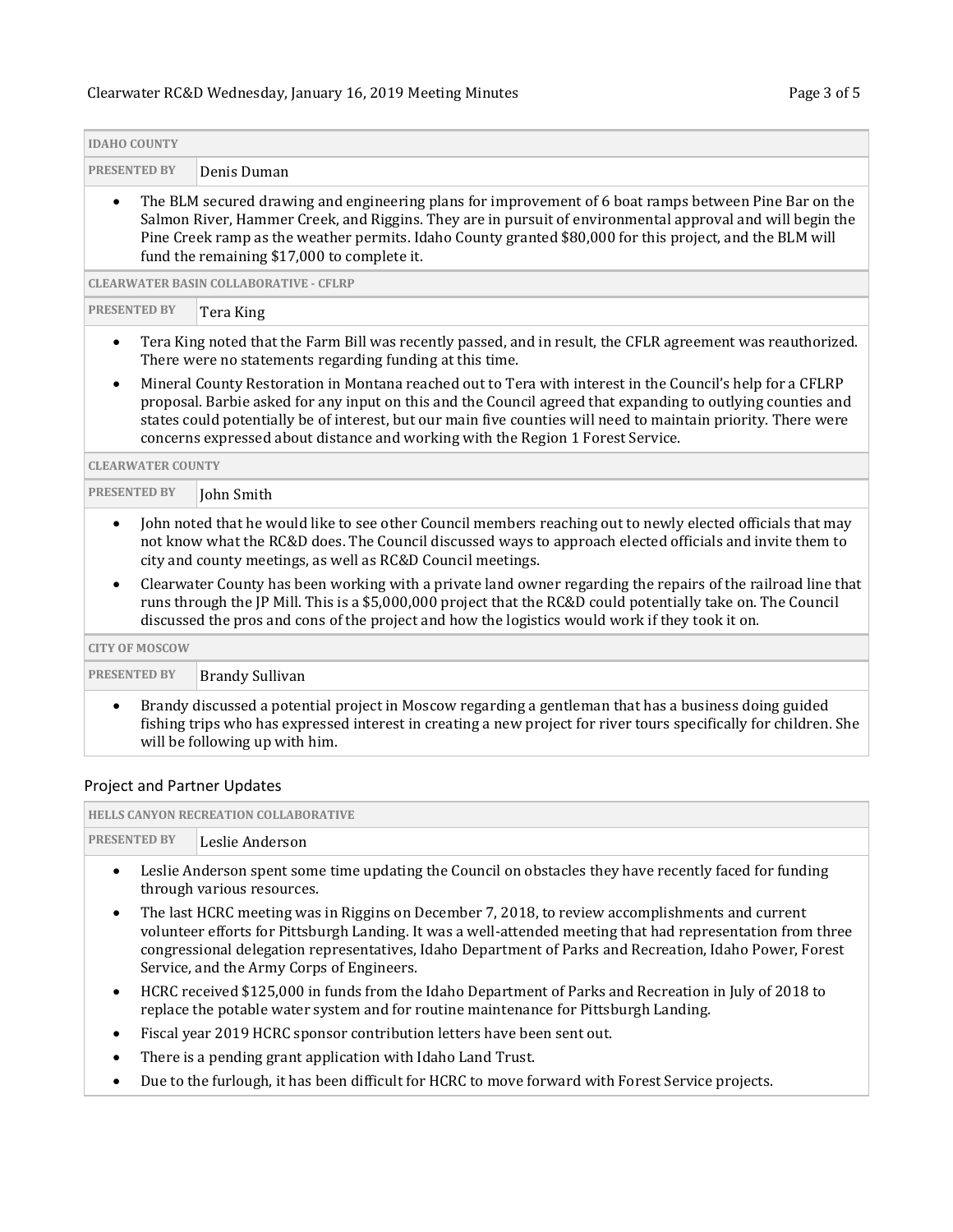# Clearwater RC&D [Wednesday, January 16, 2019](#page-0-0) Meeting Minutes Page 4 of 5

 $\overline{a}$ 

÷.

|                                                                                |                                                                                                                                                                                                                                                                                                                                                                                                                                                                                                                                                                                                                                                                                                                                                                                                                  | <b>EFFICIENT PUBLIC COLLABORATION (EPC)</b>                                                                                                                                                                                                                                                      |  |  |  |  |
|--------------------------------------------------------------------------------|------------------------------------------------------------------------------------------------------------------------------------------------------------------------------------------------------------------------------------------------------------------------------------------------------------------------------------------------------------------------------------------------------------------------------------------------------------------------------------------------------------------------------------------------------------------------------------------------------------------------------------------------------------------------------------------------------------------------------------------------------------------------------------------------------------------|--------------------------------------------------------------------------------------------------------------------------------------------------------------------------------------------------------------------------------------------------------------------------------------------------|--|--|--|--|
| <b>PRESENTED BY</b><br>Marty Gardner                                           |                                                                                                                                                                                                                                                                                                                                                                                                                                                                                                                                                                                                                                                                                                                                                                                                                  |                                                                                                                                                                                                                                                                                                  |  |  |  |  |
| $\bullet$                                                                      | EPC has officially kicked off their first trial run project. The Zoom subscription is set up, and the collaborative<br>group and committees have been selected. They have released it to the public and are working through any<br>challenges that may arise. The project is regarding the Nez Perce-Clearwater National Forest, specifically the<br>Great Burn area of interest. They will be looking at the area and determining the best strategy for the public<br>good, with the hope to meet a deadline in March for this project. Once a conclusion is made, the collaborative<br>will write up a formal document containing recommendations, everyone that participated in the discussions,<br>and any minority opinions. They will then present the document to the Forest Service as a recommendation. |                                                                                                                                                                                                                                                                                                  |  |  |  |  |
| $\bullet$                                                                      |                                                                                                                                                                                                                                                                                                                                                                                                                                                                                                                                                                                                                                                                                                                                                                                                                  | Marty has attended meetings with several larger organizations recently in hopes to recruit them participate<br>in the collaborative. He believes that more support from varying organizations will help bring people and<br>opinions together for input on the topics that are being approached. |  |  |  |  |
| $\bullet$                                                                      | donate funds.                                                                                                                                                                                                                                                                                                                                                                                                                                                                                                                                                                                                                                                                                                                                                                                                    | Both Clearwater County and Idaho County have generously donated \$500 each for seed money for the<br>project. Marty is awaiting responses from Nez Perce County and Latah County to see if they would like to                                                                                    |  |  |  |  |
| $\bullet$                                                                      |                                                                                                                                                                                                                                                                                                                                                                                                                                                                                                                                                                                                                                                                                                                                                                                                                  | There are three meetings scheduled in January to help the collaborative start moving forward.                                                                                                                                                                                                    |  |  |  |  |
| $\bullet$                                                                      |                                                                                                                                                                                                                                                                                                                                                                                                                                                                                                                                                                                                                                                                                                                                                                                                                  | Marty received help from Lewis-Clark Community College to begin setting up the EPC website.                                                                                                                                                                                                      |  |  |  |  |
|                                                                                | <b>SENATOR CRAPO'S OFFICE</b>                                                                                                                                                                                                                                                                                                                                                                                                                                                                                                                                                                                                                                                                                                                                                                                    |                                                                                                                                                                                                                                                                                                  |  |  |  |  |
| <b>PRESENTED BY</b>                                                            |                                                                                                                                                                                                                                                                                                                                                                                                                                                                                                                                                                                                                                                                                                                                                                                                                  | <b>Tony Snodderly</b>                                                                                                                                                                                                                                                                            |  |  |  |  |
| Senator Crapo's office has been affected by the current furlough.<br>$\bullet$ |                                                                                                                                                                                                                                                                                                                                                                                                                                                                                                                                                                                                                                                                                                                                                                                                                  |                                                                                                                                                                                                                                                                                                  |  |  |  |  |
| $\bullet$                                                                      | Senator Crapo has been elected to sit on the same committees as last year. He is Chairman of the Banking and<br>Housing committee, and he is on the Judiciary and Budget Committees. He is not on the Indian Affairs<br>Committee at this time.                                                                                                                                                                                                                                                                                                                                                                                                                                                                                                                                                                  |                                                                                                                                                                                                                                                                                                  |  |  |  |  |
|                                                                                |                                                                                                                                                                                                                                                                                                                                                                                                                                                                                                                                                                                                                                                                                                                                                                                                                  | <b>CLEARWATER BASIN COLLABORATIVE</b>                                                                                                                                                                                                                                                            |  |  |  |  |
| <b>PRESENTED BY</b><br><b>Barbie Miller</b>                                    |                                                                                                                                                                                                                                                                                                                                                                                                                                                                                                                                                                                                                                                                                                                                                                                                                  |                                                                                                                                                                                                                                                                                                  |  |  |  |  |
| $\bullet$                                                                      |                                                                                                                                                                                                                                                                                                                                                                                                                                                                                                                                                                                                                                                                                                                                                                                                                  | On December 3, 2018, Kelli Rosellini resigned from her position as the CBC coordinator. She will continue to<br>work with the Council regarding the Hells Canyon Recreation Collaborative.                                                                                                       |  |  |  |  |
| $\bullet$                                                                      | There was a meeting scheduled with the Forest Service on January 10, 2019, but it was cancelled until<br>further noticed due to the current furlough. This meeting will help the Council move forward with CFLR<br>work and provide a clearer view on what the upcoming CBYCC funds will be.                                                                                                                                                                                                                                                                                                                                                                                                                                                                                                                     |                                                                                                                                                                                                                                                                                                  |  |  |  |  |
| $\bullet$                                                                      |                                                                                                                                                                                                                                                                                                                                                                                                                                                                                                                                                                                                                                                                                                                                                                                                                  | Barbie provided the Council with a document that provides additional updates for this project.                                                                                                                                                                                                   |  |  |  |  |
|                                                                                | <b>IGNITING INNOVATION</b>                                                                                                                                                                                                                                                                                                                                                                                                                                                                                                                                                                                                                                                                                                                                                                                       |                                                                                                                                                                                                                                                                                                  |  |  |  |  |
| <b>PRESENTED BY</b>                                                            |                                                                                                                                                                                                                                                                                                                                                                                                                                                                                                                                                                                                                                                                                                                                                                                                                  | <b>Barbie Miller</b>                                                                                                                                                                                                                                                                             |  |  |  |  |
| $\bullet$                                                                      | Igniting Innovations was awarded the INL grant to purchase a new desktop computer for the 3D printer. This<br>will be set up in the Clearwater County Economic Development building.                                                                                                                                                                                                                                                                                                                                                                                                                                                                                                                                                                                                                             |                                                                                                                                                                                                                                                                                                  |  |  |  |  |
| $\bullet$                                                                      | Barbie provided the Council with a document that provides additional updates for this project.                                                                                                                                                                                                                                                                                                                                                                                                                                                                                                                                                                                                                                                                                                                   |                                                                                                                                                                                                                                                                                                  |  |  |  |  |
|                                                                                |                                                                                                                                                                                                                                                                                                                                                                                                                                                                                                                                                                                                                                                                                                                                                                                                                  | RECREATION INTERPRETIVE PROGRAM SUPPORT (RIPS)                                                                                                                                                                                                                                                   |  |  |  |  |
| <b>PRESENTED BY</b>                                                            |                                                                                                                                                                                                                                                                                                                                                                                                                                                                                                                                                                                                                                                                                                                                                                                                                  | <b>Barbie Miller</b>                                                                                                                                                                                                                                                                             |  |  |  |  |
| $\bullet$                                                                      |                                                                                                                                                                                                                                                                                                                                                                                                                                                                                                                                                                                                                                                                                                                                                                                                                  | Chrysann Jaeger was hired for the RIPS program, and she is currently working on signage and electronic tour<br>sites along historic routes.                                                                                                                                                      |  |  |  |  |
| ٠                                                                              | Barbie provided the Council with a document that provides additional updates for this project.                                                                                                                                                                                                                                                                                                                                                                                                                                                                                                                                                                                                                                                                                                                   |                                                                                                                                                                                                                                                                                                  |  |  |  |  |